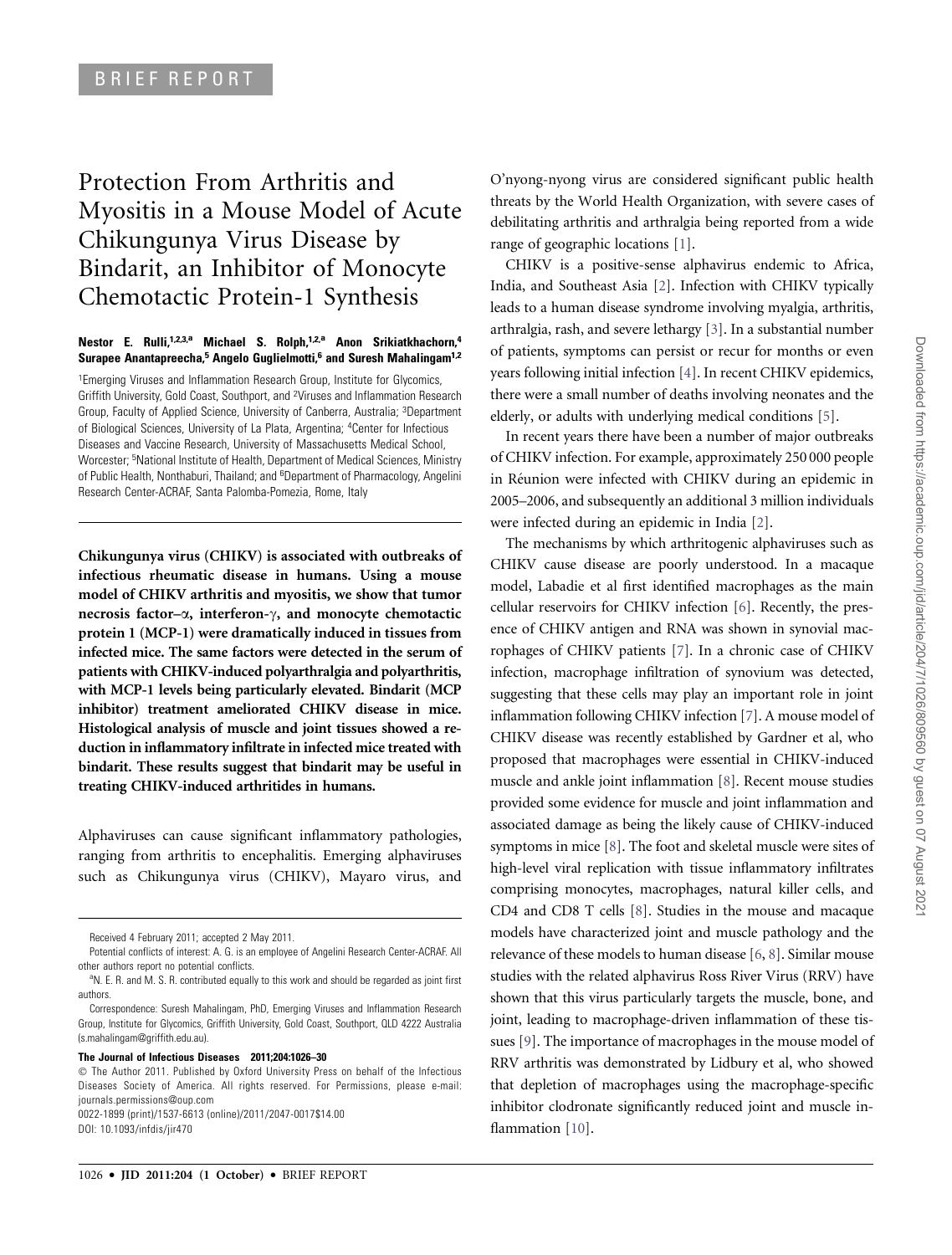Current treatment for CHIKV infection is symptomatic, involving analgesics and nonsteroidal anti-inflammatory drugs (NSAIDs), which provide partial relief from rheumatic symptoms [1]. There is an urgent need for the development of improved therapies for infection with CHIKV, particularly because no licensed vaccine is available.

In this study, we tested the efficacy of a small molecule antiinflammatory drug, bindarit, in the mouse model of CHIKV disease. Bindarit functions largely by inhibiting production of monocyte chemotactic proteins (MCPs) [11], which are key regulators of macrophage migration into sites of inflammation. Mice treated with bindarit were protected from inflammation of joint and skeletal muscle tissues following CHIKV infection. This is the first study to report the critical role of MCP-1 in CHIKV-induced arthritis and myositis and highlights the therapeutic potential of MCP inhibitors in CHIKV disease.

#### MATERIALS AND METHODS

#### Patient Serum Samples

Paired acute serum samples from patients presenting with febrile illness, polyarthralgia, and polyarthritis suspected of having CHIKV infection were tested by CHIKV serology at the Ministry of Public Health (MOPH), Thailand. CHIKV infection was defined as a 4-fold rise in hemagglutination inhibition antibody titers in acute and convalescent sera. Twenty-five serum samples from patients with positive CHIKV serology were selected for measurement of cytokines by enzyme-linked immunosorbent assay (ELISA; R&D Systems). Serum from 10 healthy individuals with negative CHIKV serology was also analyzed. Studies were approved by MOPH Thailand.

#### Mouse Infection

Twenty-four-day-old C57BL/6 mice were inoculated subcutaneously with 10<sup>4</sup> plaque-forming units (PFU) of CHIKV (Réunion isolate passaged twice in C6/36 cells) or RRV. Control animals were injected with diluent only. Mice were scored for disease symptoms every day for 20 days. Mice were sacrificed by  $CO<sub>2</sub>$  asphyxiation, and the serum, quadriceps muscles, and ankle joints were removed for cytokine measurement by ELISA (R&D Systems) and determination of virus titers as described previously [8, 9]. Quadriceps muscles and ankle joints were also collected for histological analysis as described previously [10]. Mice were held and manipulated in accordance with institutional guidelines that are in compliance with the National Institutes of Health (NIH) Guide for the Care and Use of Laboratory Animals (NIH publication number 85-23, 1985). The experimental protocols were approved by the University of Canberra and Angelini Research Center research committees.

#### Bindarit Treatment of Mice

Bindarit, 2-methyl-2-[[1-(phenylmethyl)-1H-indazol-3-yl] methoxy] propanoic acid (Angelini Research Center, Rome, Italy)

was given intraperitoneally to mice (100 mg/kg) or vehicle (0.5% methylcellulose, Sigma) twice a day from day of infection for 5 days.

#### Statistical Analysis

Mouse cytokine analyses were carried out using the Student unpaired t test. Data for mouse disease scores and human cytokines were analyzed using Mann–Whitney U test. Data were considered statistically significant at  $P < .05$ .

#### RESULTS

#### High Levels of Proinflammatory Cytokines Are Detected in CHIKV-Infected Humans and Mice

Levels of proinflammatory cytokines were measured in serum from patients suffering from acute CHIKV-induced polyarthralgia and polyarthritis. Samples from CHIKV-infected individuals were collected during the acute phase of the disease, on average 4 (SD 5.8) days after the onset of the disease. Serum from patients with acute CHIKV-induced polyarthralgia and polyarthritis had significantly higher levels of MCP-1 ( $P = .0015$ ; Figure 1A), tumor necrosis factor (TNF) $-\alpha$ (P = .0285; Figure 1B), and interferon (IFN)– $\gamma$  (P = .0263; Figure 1C) compared with serum from healthy individuals. The average platelet count was 236 588 cells/µl, ranging from 115 000 to 316 000 cells/µl. There were no correlations between platelet counts and the levels of MCP-1, IFN- $\gamma$ , or TNF- $\alpha$ . In addition, MCP-1, TNF- $\alpha$ , and IFN- $\gamma$  were measured in serum and homogenized skeletal muscle and ankle joint tissues of alphavirus-infected mice. The amount of MCP-1, TNF-a, and IFN- $\gamma$  proteins produced by infected mice was greater than that in uninfected control mice (Figure 1D–F). These findings are consistent with the prominent increase in MCP-1 and IFN- $\gamma$ and, to a lesser extent, TNF- $\alpha$  that was reported in a primate model of CHIKV infection [6].

#### Bindarit Treatment Ameliorated CHIKV-Induced Disease

Since MCP-1 levels were detected at high levels in patients and mice with CHIKV disease, we tested the therapeutic potential of bindarit, an inhibitor of MCP-1 synthesis, in CHIKV disease in mice. Bindarit-treated or untreated mice were infected with  $10^4$ PFU of CHIKV and animals were monitored for the development of disease signs. Infection of untreated mice resulted in severe disease with peak clinical scores observed on day 10 after infection (Figure 2A). In contrast, disease signs in bindarit-treated mice were mild and of much shorter duration (Figure 2A).

We tested whether differences in viral titers in the ankle joint or skeletal muscle could explain the reduced severity of disease observed following bindarit treatment of CHIKVinfected mice. Analysis showed no significant differences in virus titers in bindarit-treated CHIKV-infected mice compared with untreated infected mice at all time points after infection (not shown).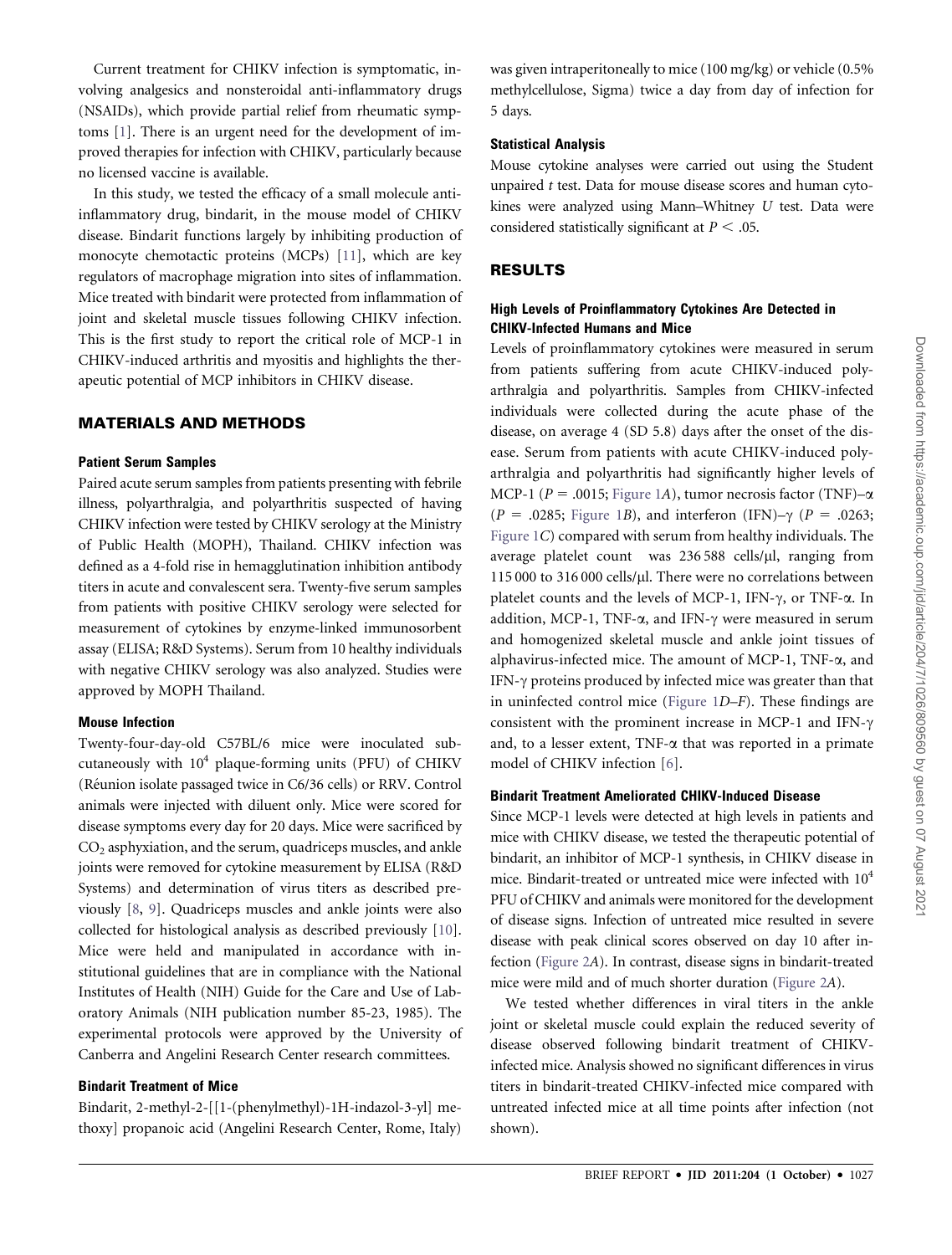

Figure 1. Proinflammatory cytokines are upregulated in the serum of patients with acute Chikungunya (CHIK) infection and in the tissues of alphavirusinfected mice. (A–C) Acute serum samples from patients presenting with febrile illness and polyarthritis (25 positive for CHIK) and 10 healthy controls were depersonalized and the levels of monocyte chemotactic protein (MCP)–1, tumor necrosis factor (TNF)– $\alpha$ , and interferon (IFN)– $\gamma$  were measured by enzymelinked immunosorbent assay (ELISA). Each point represents a single patient sample. Significant differences are marked by an asterisk.  $(D-A)$  C57BL/6 mice were infected subcutaneously with 10<sup>4</sup> plaque-forming units of CHIK or Ross River Virus or mock-infected with diluent alone. At day 10 after infection, mice were sacrificed and serum, ankle joint, and quadriceps muscle tissues were collected. Ankle joint and quadriceps muscle tissues were homogenized in phosphate-buffered saline. Cell debris was pelleted following centrifugation and the supernatant was collected and stored at  $-80^{\circ}$ C. Protein levels of MCP-1, TNF- $\alpha$ , and IFN- $\gamma$  in tissues of virus-infected mice (n = 4) and mock-infected mice (n = 4) were determined by ELISA (performed in duplicate).

To determine the effects of bindarit treatment on tissue inflammation and pathology, hind limb joint and skeletal muscle tissues were observed by histology. Inflammation was abolished in synovial tissue and skeletal muscle in bindarit-treated mice infected with CHIKV (Figure 2B, ii, iv, vi). In contrast, severe inflammation was observed in synovial tissue and skeletal muscle of the infected control group at 10 days after infection. (Figure 2B, i, iii, v). Extensive disruption of striated muscle fibers was evident in infected untreated mice, while muscle tissue from infected bindarit-treated mice exhibited no detectable damage.

# **DISCUSSION**

In this paper we demonstrated that (1) high levels of proinflammatory cytokines, namely MCP-1 and TNF- $\alpha$ , are produced following CHIKV infection in humans and mice and (2) the MCP-1 synthesis inhibitor bindarit can ameliorate disease symptoms and tissue damage associated with CHIKV infection in mice. These results highlight the potential for anti-inflammatory strategies that target macrophage migration for the treatment of CHIKV disease.

The recently established mouse model of CHIKV disease recapitulates many aspects of the human disease and serves as an accurate model to study disease pathogenesis and new treatment options. At present, alphavirus-induced arthritic diseases are

1028 · JID 2011:204 (1 October) · BRIEF REPORT

mainly treated with NSAIDs, which provide some symptomatic relief but do not significantly modify the underlying disease processes. Bindarit treatment markedly reduced disease symptoms and tissue damage associated with CHIKV infection. A recent study suggested that inflammatory cells cause the musculoskeletal symptoms and tissue damage in CHIKVinfected mice [8], and our results support this conclusion by showing a correlation between the therapeutic effects of bindarit and its ability to reduce the influx of inflammatory cells into muscle and joint tissue. Bindarit treatment led to reduced expression of MCP-1 and TNF- $\alpha$  in muscle and joint tissues in CHIKV-infected mice (not shown), consistent with the recently described ability of bindarit to inhibit production of these cytokines in RRV-infected mice [12]. The reduction in MCP-1 production contributed to the decreased macrophage infiltration into tissues (not shown), while lower levels of TNF- $\alpha$ , one of the several proinflammatory products of macrophages, are also likely to contribute to the reduced tissue destruction observed in bindarit-treated mice. Furthermore, bindarit treatment commencing on day 5 after infection (established disease) can prevent the development of severe disease, suggesting that the administration of bindarit at the onset of symptoms can have a therapeutic effect (not shown).

The inhibition of cytokines with antibodies or small molecule inhibitors promises benefits in a range of inflammatory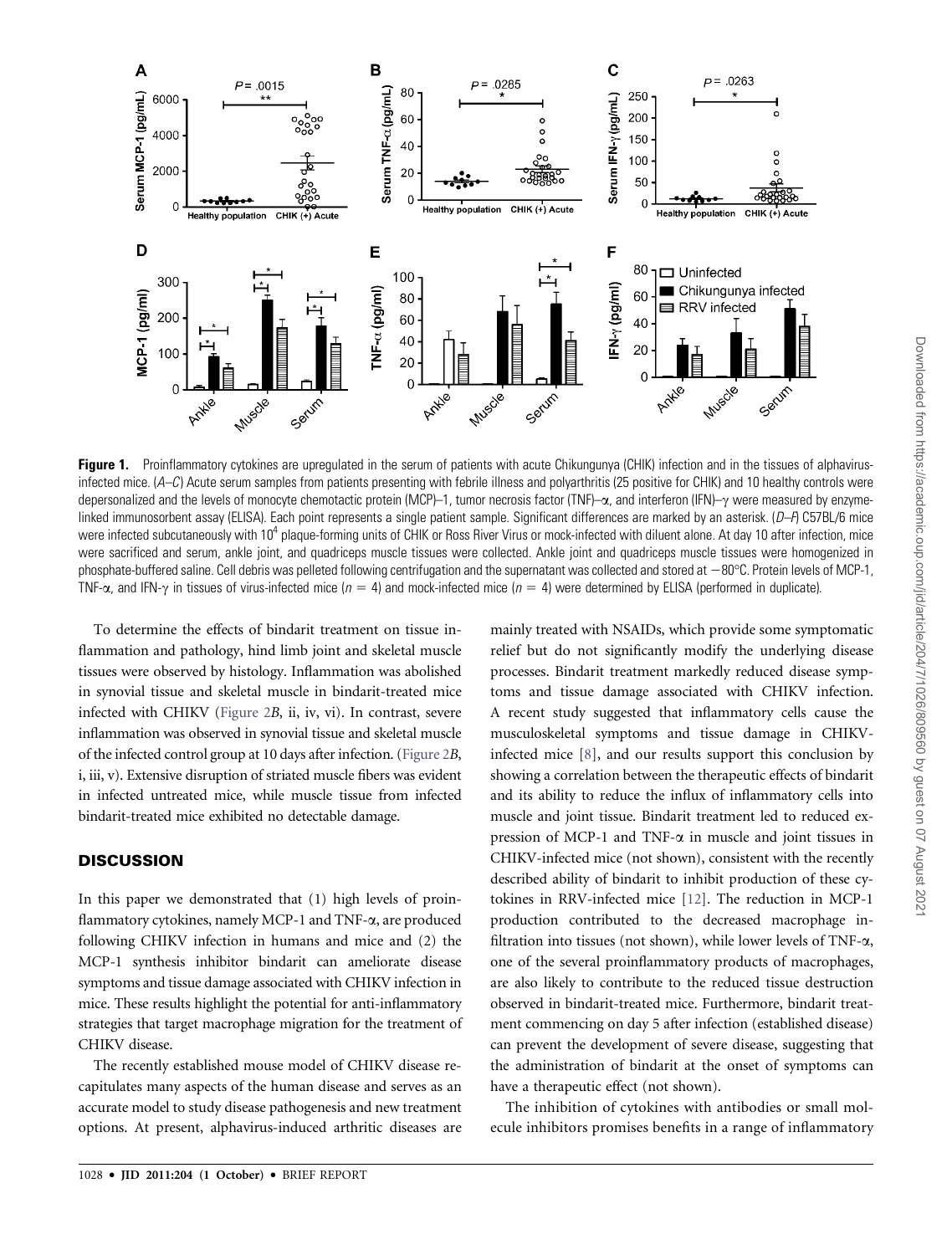

Figure 2. Bindarit treatment ameliorates Chikungunya (CHIKV) disease in mice. Mice were infected subcutaneously with 10<sup>4</sup> plaque-forming units of CHIKV. Mock-infected mice were injected with phosphate-buffered saline alone. Mice received peritoneal injections of bindarit or the corresponding vehicle twice a day from day of infection for 5 days. A, Disease signs were determined by assessing grip strength and altered gait based on the following scales: 0, no disease; 1, ruffled fur; 2, very mild hind limb weakness; 3, mild hind limb weakness; 4, moderate hind limb weakness; 5, severe hind limb weakness/dragging; 6, complete loss of hind limb function; 7, moribund; 8, death. Each data point represents the mean  $\pm$  SD for 7 mice per group. Significant differences are marked by an asterisk. B, At 10 days after infection, mice were perfused with 4% paraformaldehyde and 5-µm-thick paraffinembedded sections from quadriceps muscle were stained with hematoxylin and eosin (H&E); (i) CHIKV-infected, vehicle-treated mice, (ii) CHIKV-infected, bindarit-treated mice. Following decalcification, 5-µm-thick, paraffin-embedded sections generated from ankle joints were stained with H&E; (iii and v) CHIKV-infected, vehicle-treated mice and (iv and vi) CHIKV-infected, bindarit-treated mice. B, bone; M, muscle; P, periosteum; ST, synovial tissue. The images are representative of 4 mice per group. Magnification: i, ii (400 $\times$ ); iii, iv (100 $\times$ ); v, vi (200 $\times$ ).